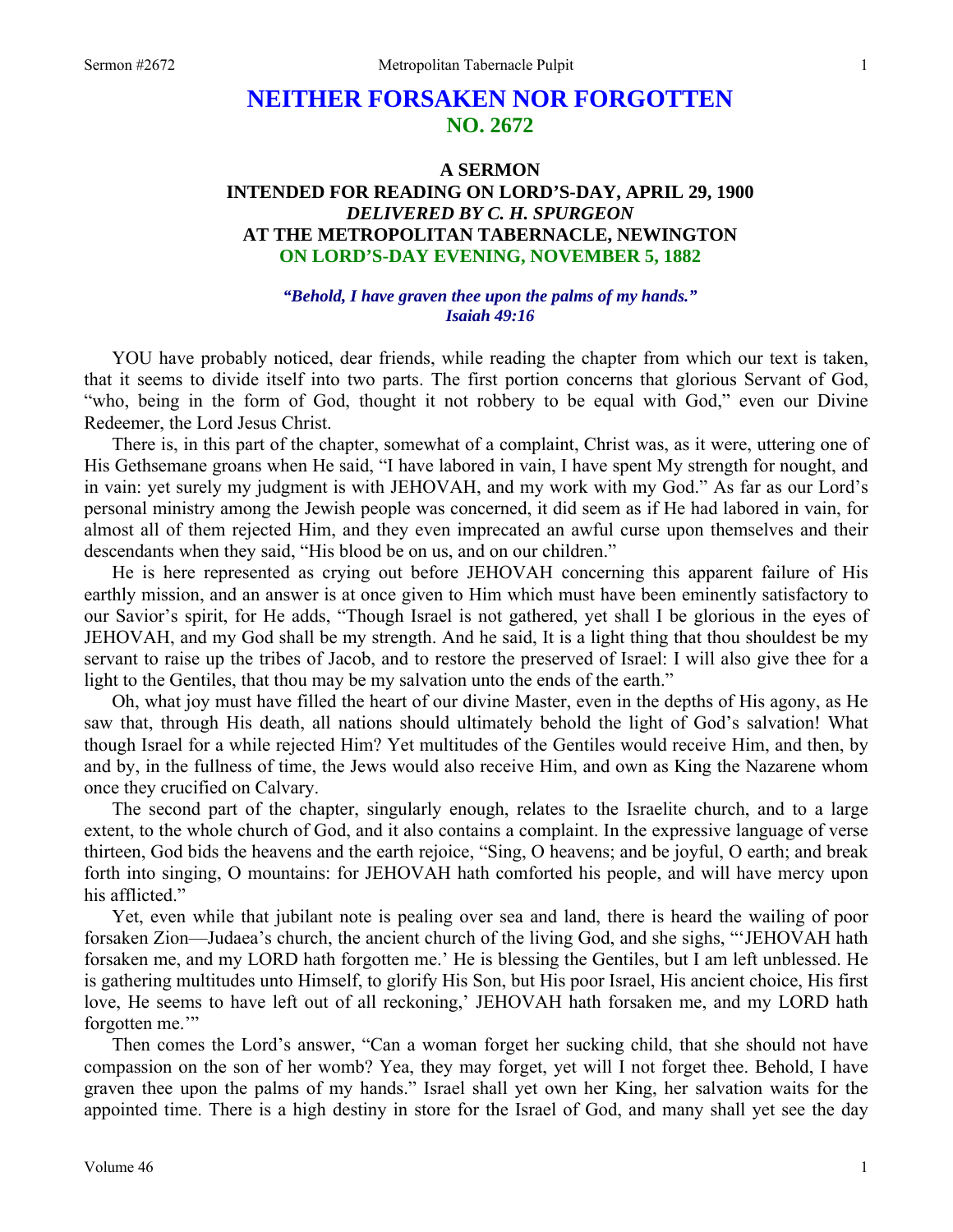when He, who died as King of the Jews, shall live again to wear that title, and to be acknowledged as the head of all the house of Abraham.

My objective, in speaking upon the familiar and precious words of our text, is just this. Sometimes, you and I get into the same sad condition as Zion was then in, and we fancy that God has forgotten us, so I want to show you that, if we are believers in the Lord Jesus Christ, the Lord gives to us an answer similar to that which He gave to sorrowful Zion, "I have graven thee upon the palms of my hands." Upon that short sentence I shall try now to speak to you.

**I.** First, let us think, for a while, upon THE FEAR EXPRESSED, the fear in the hearts of God's people, which led to the utterance of our text.

In verse fourteen, this fear is thus expressed, "JEHOVAH hath forsaken me, and my LORD hath forgotten me."

*This fear has been felt by very many.* Fear is a most contagious and infectious thing. When it has taken hold on one person, it has been often known to spread to many others till a terrible panic has resulted from a very slight cause. Here is the whole Jewish church expressing the fear that God has forgotten her. I feel sure that I am not now addressing such a church as that, I hope that the most of those now present know that God has not forgotten them, and that they are walking in the light of His countenance so that they do not imagine that JEHOVAH has forsaken them.

But still, this fear has darkened, shall I say, every sky, and passed before the window of every spirit? Well, I will not go quite that far, yet I know that there must be but very few of us who have not at one time or another, naughtily whispered to our own heart, if we have not said it aloud, "JEHOVAH hath forsaken me, and my LORD hath forgotten me."

We have gone up to the house of God with our brethren, and we have seen them very happy. The Word of God has been precious to them, and they have seemed to enjoy it to the full, but we could not feed upon it, or get a glimpse of the Well-beloved, and we have gone out of the place sighing, "JEHOVAH hath forsaken me, and my LORD hath forgotten me." Have you never had that thought? If you never have, I hope you never will, but I fear that the most of us have, at some time or other, been subject to that distressing complaint.

And *it has sometimes been very plaintively expressed.* It is so in the text. I think I hear the mountains echoing the joyous voice of God, and the very skies reverberating with the song of the redeemed, and then, in between the breaks of the glad chorus, I catch this little mournful note, "JEHOVAH hath forsaken me, and my LORD hath forgotten me." Perhaps it is all the more plaintive because the tone seems to indicate that Zion felt that she deserved to have it so. She thought herself so insignificant, so sinful, so provoking, that it was no wonder that the great JEHOVAH should forget her in her littleness, and that the pure and holy God should turn away His face from such iniquity as hers.

Brothers and sisters, I feel sure that you and I must have been in that state in which we could weep and groan and sigh because of the joy in the air of which we could not partake, the songs in which we could not unite unless we became utter hypocrites. We heard the sweet strains of the holy merriment in the Father's house, but we felt that we could not join in it, and we sat by ourselves mourning, with our harps hanging on the willows, while everyone around us only increased our grief in proportion to his own delight. I am trying to speak to such troubled souls, God comfort them! There are many such, and their grief is great.

And some too, are very obstinate while they are in that condition, for our text contains *a very unreasonable complaint.* Read the latter part of the thirteenth verse, "JEHOVAH hath comforted his people, and will have mercy upon his afflicted." Yet, in the teeth of that double declaration, Zion said, "JEHOVAH hath forsaken me, and my LORD hath forgotten me."

Ah! dear friends, our complaints of God are generally groundless. We get into a state of mind in which we say, "God has forsaken us," when He is really dealing with us more than He was wont to do. A child who is feeling the strokes of the rod is very foolish to say, "My father has forgotten me." No, those very blows, under which he is smarting, are reminders that his father does not forget him, and your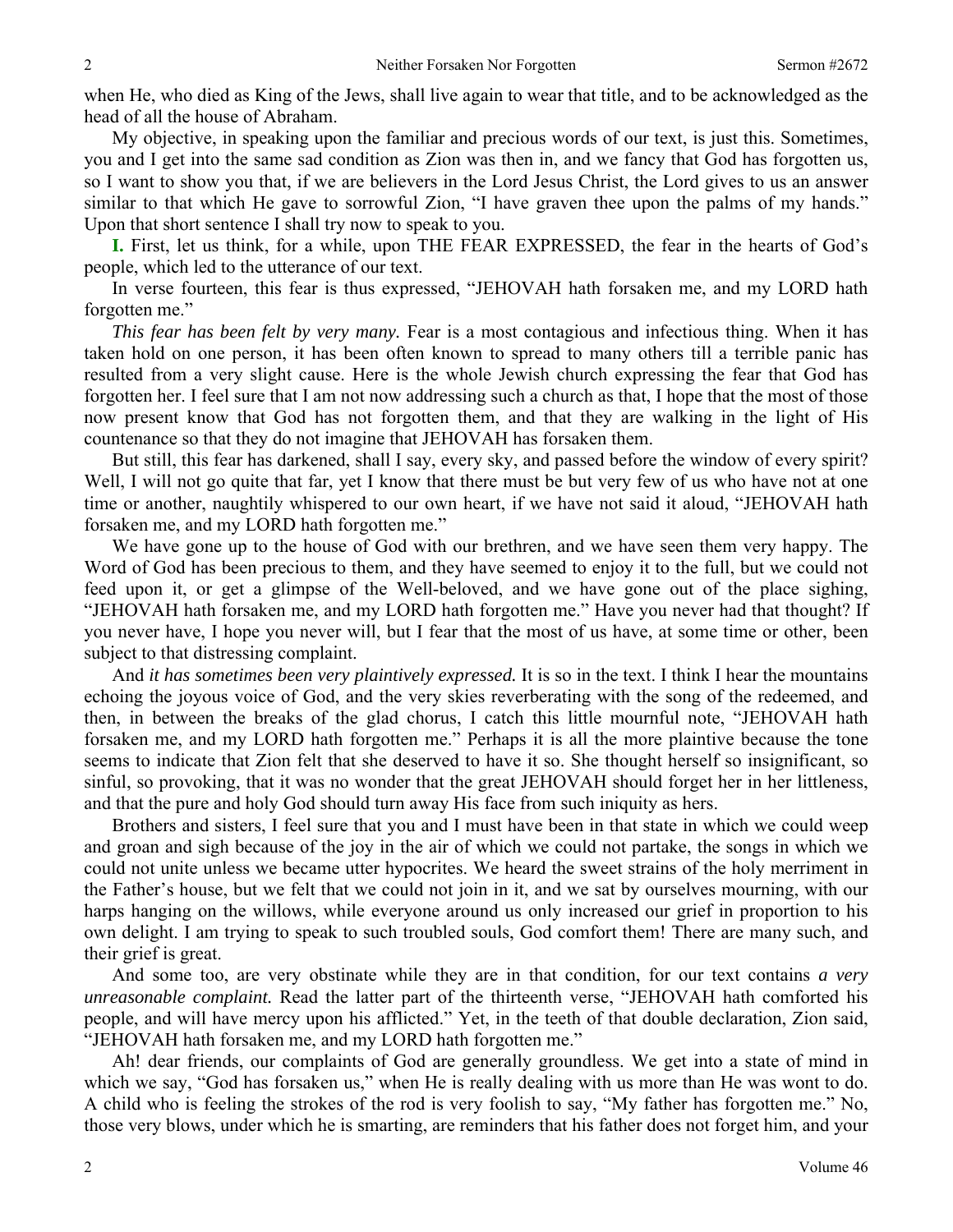trials and your troubles, your depressions and your sorrows, are tokens that you are not forgotten of God. The chastening which is guaranteed to every legitimate son is coming to you. If you had not been chastened, there would have been far more cause for saying, "My LORD hath forgotten me."

Besides, dear friend, you have had some comforts though you have had many sorrows, you can say, "Comforts mingle with my sighs." Do not forget that. It is not all gall and wormwood, there is so much honey as greatly to mitigate the bitterness. Think of that, and do not obstinately stand to a word which, perhaps, you spoke in haste. If you have said, "My LORD hath forgotten me," call back the word, for it cannot be true. You have slandered Him who can never forget one of His own people.

And if you have said, "JEHOVAH hath forsaken me," again I ask you to call back the evil and false word, and eat it. Never let it be heard again, for it is impossible that JEHOVAH should change, or that the immutable love of His infinite heart should ever die out. Be not obstinate about this matter, I implore you, yet I have known some of God's people stick to this grave falsehood, to their own grievous wounding and hurt.

I suppose that Zion came to this conclusion *because she was in banishment.* She was away from the land that flowed with milk and honey, and she was suffering in exile. Is this the conclusion to be drawn from all suffering? Does the vine say, "The vinedresser has forsaken me because he prunes me so sharply"? Does the invalid say, "The physician has forgotten me because he gives me such bitter medicine"? Shall the patient, beneath the knife, say, "The surgeon has forsaken me because he cuts even to the bone"? You see at once that there is no reasonableness about such talk, so dismiss it at once.

"Judge not the Lord" by outward providences, any more than "by feeble sense," but trust Him even when you can see no trace of His goodness to you. "Let God be true, and" every circumstance, as well as "every man, a liar," for God must keep His promise to His people. He is immutable, He cannot possibly change. He must be true to every word that has gone forth out of His mouth. The fear that God may forsake and forget His own, if obstinately indulged, will certainly deserve to be set down among the wanton and unreasonable transgressions of His people against their gracious God.

Yet I think that *there is some measure of grace mingled with this fear*. Let me read you this passage straight on, "JEHOVAH hath comforted his people, and will have mercy upon his afflicted. But Zion said, JEHOVAH hath forsaken me, and my LORD hath forgotten me." She did not say that till God had visited her. "The LORD hath comforted his people." He has brought them out of a yet lower depth that they were in, and they have been lifted up so high as now to want His presence, and to sigh for it.

Beloved brother, you who are so deep down in the dungeon, I feel glad that you want to get out of it. There is in your soul a longing after God, is there not? There is a panting and a crying after peace with God, is there not? You are not satisfied as long as you even think that God has forsaken you, are you? Ah, then! this is the work of His Holy Spirit in your soul, making you long after the living God, so that there is some sign of grace even in that discontented moan of yours, for it proves that you cannot bear that God should forsake you.

Now, if you belonged to the world, it would be nothing to you if the Lord did forsake you. If there were no grace in you, you would not care whether God forgot you or not, indeed you might almost wish that He would forget you, and not visit you in His wrath. There is therefore, some trace of His hand in your spirit, even now that you say, "JEHOVAH hath forsaken me, and my LORD hath forgotten me."

Besides, although the text is a word of complaint, it has also in it a word of faith, *"my* LORD." Did you notice that? Zion calls JEHOVAH hers though she dreams that He has forsaken her. I do love to see you keep the grip of your faith even when it seems to be illogical—even if you fancy that the Lord has forgotten and forsaken you. Though you fear that it is so, yet you still say, "my LORD," hold on to this assurance with a death grip. If you cannot hold on with both hands, hold on with one, and if sometimes you can hold with neither hand, hold on with your teeth.

Let Job's resolve be yours, "Though he slay me, yet will I trust in Him….Though after my skin worms destroy this body, yet in my flesh shall I see God,"—"and every scattered grain of this my dust shall still confide in God."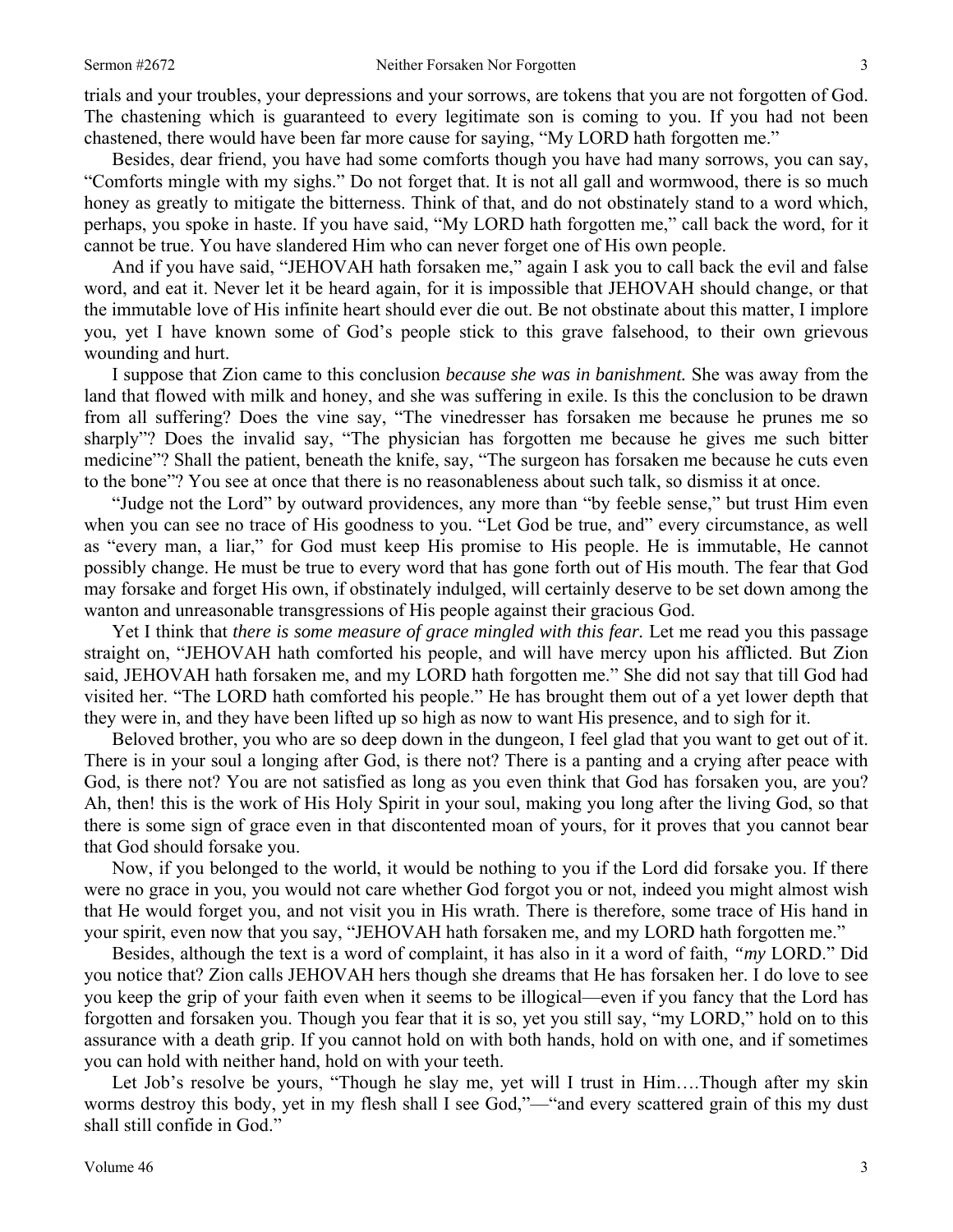Oh, for the faith that laughs at impossibilities, that leaps with joy between the very jaws of death itself, and sings in the very center of the fire! Such a faith as that, whatever weakness there may be about it, brings glory to God. So I treasure up that little word "my." There are only two letters in it, but they are fraught with untold hope to the man who can use them as Zion does here, "my LORD."

So much for the fear which the text is intended to meet.

**II.** Now I come, as God shall help me, to speak concerning THE COMFORT BESTOWED, "I have graven you upon the palms of my hands."

This assurance is the Lord's answer to Zion's lament, "JEHOVAH hath forsaken me, and my LORD hath forgotten me," so take it from God's own mouth, and never doubt it. God's remembrance of His people as a whole and of each individual in particular, has been secured by Him beyond all question. "That we might have a strong consolation, who have fled for refuge to lay hold upon the hope set before us," He has said to each of us, "'I have graven you upon the palms of my hands,' I have done it, and I have done that which will render it utterly impossible that I should ever forget one of My people. I the Lord have committed Myself to something which will henceforth render it absolutely certain that I never can forget My own, for 'I have graven you upon the palms of my hands.'"

These words seem to say to us that God has already secured, beyond any possible doubt, His tender memory towards all His own. He has done this in such a way that forgetfulness can never occur at any moment whatsoever. The memorial is not set up in heaven, for then you might conceive that God could descend, and leave that memorial. It is not set up in any great public place in the universe, nor is it engraven in a signet ring upon God's finger, for that might be taken off. It is not written upon the Almighty's clothes—to speak after the manner of men—for He might disrobe Himself for conflict, but He has put the token of His love where it cannot be laid aside—on the palms of His hands.

A man cannot leave his hands at home. If he has put something, by way of memorial, upon the walls of his house or the gates of his home, he may go away and forget it. Or if, as I have said, he shall write the memorial upon some precious diamond, or topaz, or other jewels which he wears, yet he might lay them on one side. But God says, "I have graven you upon the palms of my hands," so that the memorial is constantly with Him, yea, it is in God Himself that the memorial of His people is fixed.

I suppose the allusion is to an Oriental custom, possibly not very common, but still common enough to have survived to this day. Mr. John Anderson, the pastor of the Presbyterian Church at Helensburgh, who was a very dear friend of mine, told me that on one or two occasions, he had seen in the East, men who had the portraits of their friends, and others who had the initials of their friends, on the palms of their hands. I said to him, "But I suppose that in time, they would wash off or wear out." "No," he said, "they were tattooed too deeply in to be removed, so that, whenever they opened their hand, there were the familiar initials, or some resemblance to the features of the beloved one, to keep him ever in remembrance."

And the Lord here adopts that ancient custom and says, "I cannot forget thee; it is impossible for Me to do so, for I have engraven thee where the memorial can never be apart from Myself. 'I have graven you upon the palms of my hands.'"

Now, what is it dear friends, that makes it so certain that God cannot forget His people? Well, first, *God remembers His eternal love to His people,* and His remembrance of them is constant because of that love. He says to each believing soul, "I have loved thee with an everlasting love." The people of God were loved by Him long before the world was created, He has loved them too long ever to forget them. "I have loved too long," said one man, "to be turned aside by the blandishment of another." We cannot imagine anything that could separate us from that dear heart to which our heart is knit even with a human love, while both of us shall live, the two are indeed one.

And God has loved us more than husbands love their wives, or fathers love their children, or brothers love their brothers. His love is like a great ocean of which all human love is but a drop of spray, and He has loved us so long, so well, so deeply, so unreservedly, that He cannot forget us. Even when any one of His people wanders from Him, and grieves His heart, He says, "Yes*,* but I have loved thee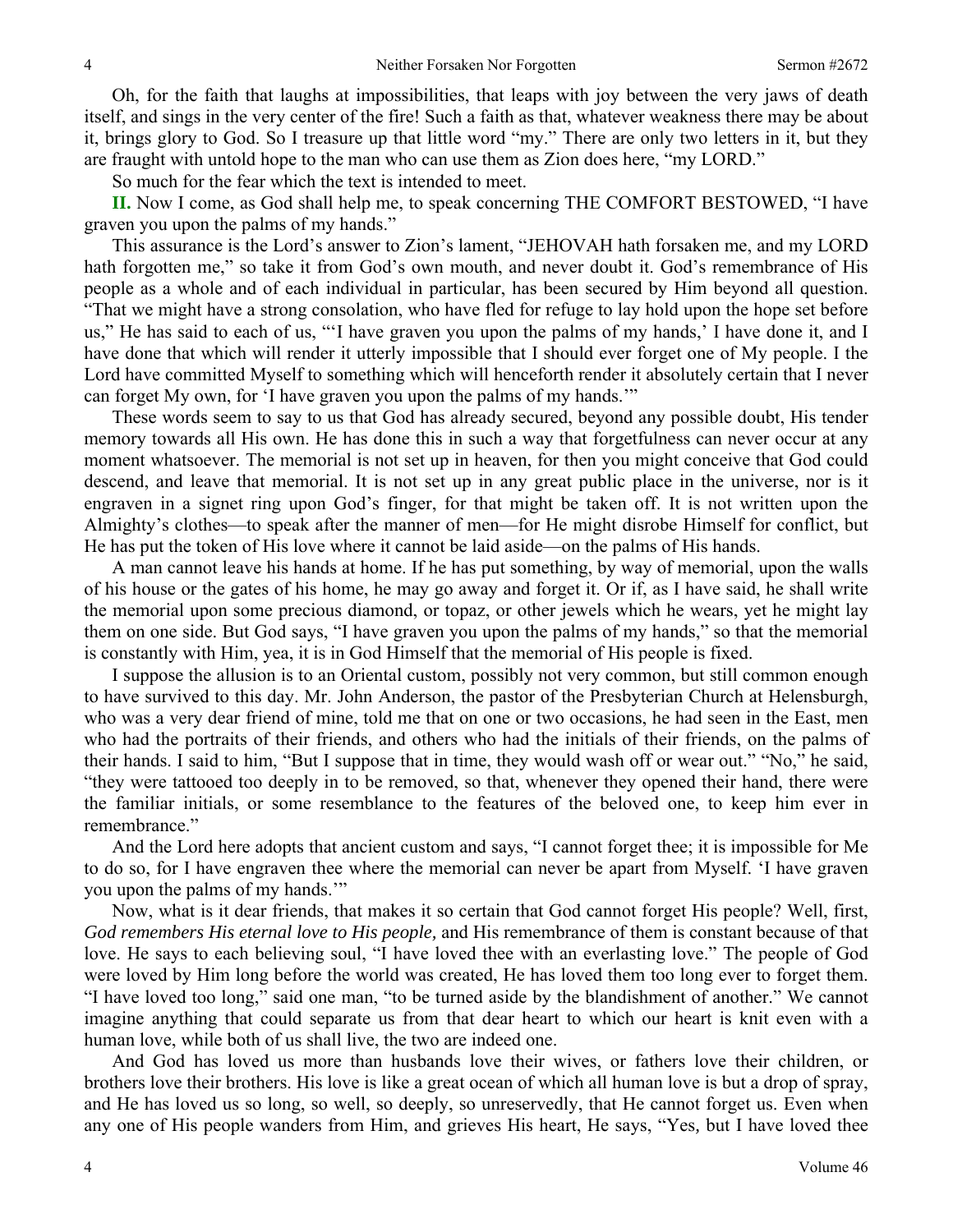with an everlasting love, and I will not cast you off. Though all that thou art now might tend to wean Me from thee, yet Mine is not the love of yesterday, it is not a passion like that which flames within some men for a brief space, and then quickly goes out in darkness." It is God's eternal love that makes Him keep us in memory. He has graven us, from all eternity, upon the palms of His hands, and therefore He cannot forget us.

Next, *God's suffering love secures His memory of us.* Well did we sing, just now—

### *"The palms of My hands while I look on I see The wounds I received when suffering for thee."*

Oh, how deeply the cruel gravers cut our names in Christ's dear hands! Those nails that fastened Him to the cross were the graving tools, and He leaned hard while the iron pierced through flesh, and nerve, and vein. Yet the graving of which our text speaks is more than that, for the Lord Himself says, "I have graven thee upon the palms of my hands."

The sufferings of Christ for us were such that never, by any possibility, can He forget us. Since He has died for us, He will never cast us away. By His death, on Calvary's cross, Christ ensured that all those for whom He died shall live with Him in His kingdom as surely as He Himself lives. He paid not in vain such a tremendous price, neither shall He lose any part of that which He has thus purchased for Himself. What a blessed memorial then, is not only God's eternal love, but Christ's suffering love!

Yet again, by the expression, "I have graven thee upon the palms of my hands," God seems to say, *"I have done so much for you that I can never forget you."* God has actively wrought for His people in many ways, but I will only now mention what His Spirit has wrought in you, what a theme that is! And from the fact that the Spirit of God has wrought so much in us, we derive the satisfaction that He will never forget us.

A man does not forget the work of His own hands, especially if it is something very choice. I remember that in the siege of Paris, a great artist hid away a grand picture which was then but partly finished. Did he forget to go to Paris when it had its liberty, and to seek out his painting? Assuredly not, he remembered the work of his own hands, and back he went to draw it out, and put the finishing touches to it.

So, God has done too much for us for Him ever to lose us. Has He not created us anew in Christ Jesus, and given His Spirit to dwell within us? Then surely, He will never turn away from work so costly, so divine, but He will complete it to His own praise and glory.

But once more, when a memorial is engraven on a man's hand, *then it is connected with the man's life.* While he lives, that memorial is a part of his life. So is it with God. He has linked His people with His life. Our Lord Jesus said to His disciples, "Because I live, ye shall live also." The union between your incarnate God and yourself is a thing which is so complete that your life is intertwined with His life. Christ and you have become one fabric. To tear you away would be to destroy Him. "Your life is hid with Christ in God," and until Christ Himself shall die, His people shall not die. Oh, think of this wondrous mystery! The ever-blessed Son of God is bound up in the bundle of life with all His people.

This I take to be the meaning of the Lord's words, "I have graven thee upon the palms of my hands." I cannot go deeper into this blessed subject, but I pray God to take you deeper, for there is a great depth here.

**III.** Now, beloved, I turn to the third head of my discourse, upon which I will be very brief. We have had a fear expressed, and a comfort bestowed, now, here is AN INSPECTION INVITED, "Behold," says JEHOVAH, "Behold, I have graven thee upon the palms of my hands."

Come, then. "Behold." Look for yourselves. There is God the Father, did you say that He had forsaken you? But how can that be? Behold, and see. He is your Father if you are trusting in His Son, Jesus Christ. Do you forget, do you forsake your own children? Tell me. You had a boy, who well-nigh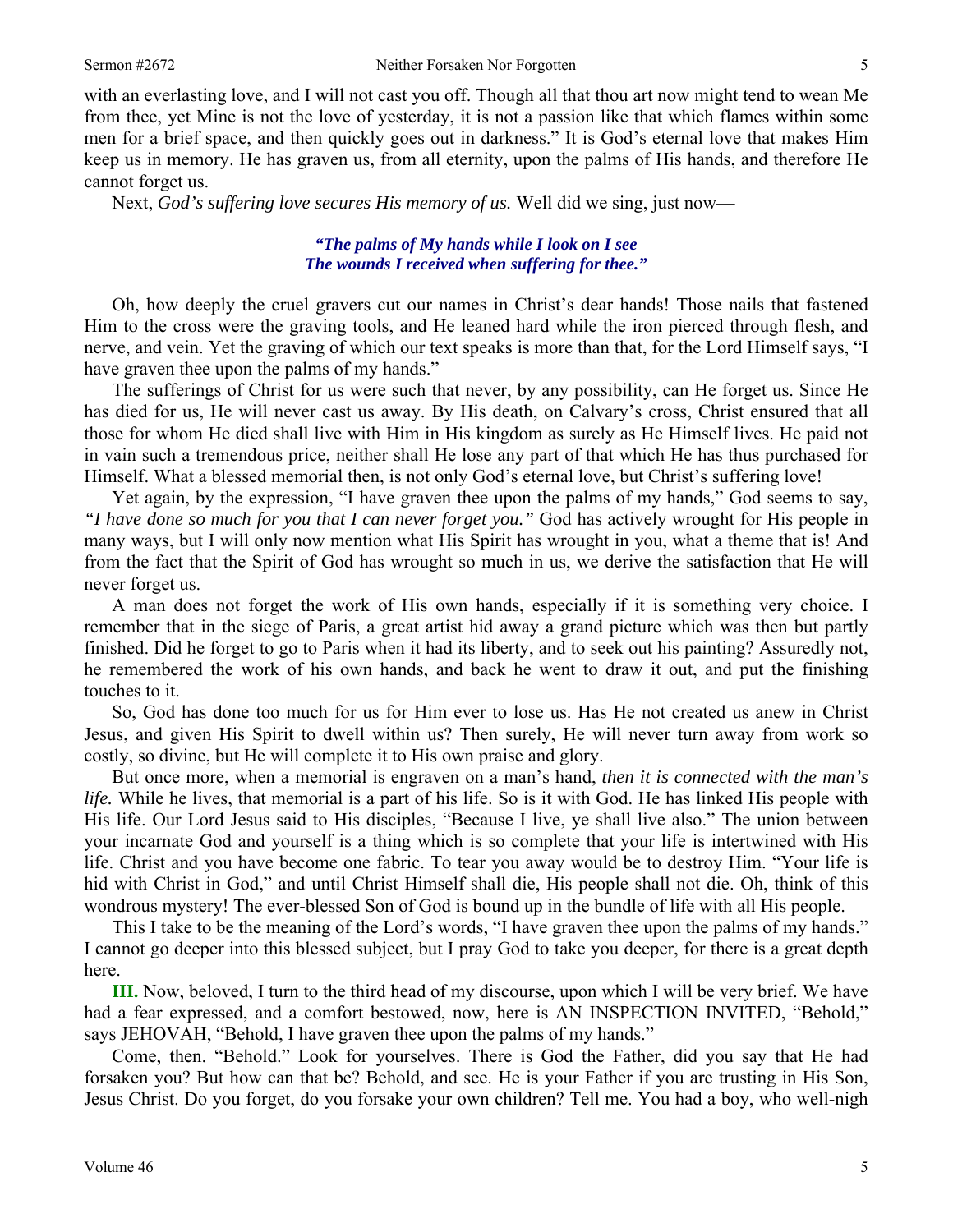broke your heart. He went away, and you were sadly glad when he went, for he had so grieved you that you thought it better that he should be out of sight.

But have you forgotten him? Suppose he came back tonight? 'Tis years now since he left you without your blessing. Mother, you have never heard from him. Father, no tidings of your boy ever come to you. But if, when you went home tonight, there should be a big fellow sitting by the fireside not your boy any longer, and yet your own long lost son—after the first surprise, and after you had seen that it was your son, tell me, mother, would you turn him out of doors for all his ingratitude to you? Father, what would you do, first of all?

I know what I should do if it were my case, I should fondly kiss that cheek, and bless God that I had lived to see my son again, whatever he might have been, and however much he might have grieved me. If you then, being evil, neither forget nor forsake your children, will your Father who is in heaven forget you? Behold, and see if it is possible. God the everlasting Father does so intensely love, so infinitely love His own children, that it must never be dreamt for a moment that it is possible for Him to forget any one of them.

Come now, and look again. Behold, by faith, the second Person of the Blessed Trinity in Unity, Jesus, the Lamb of God. Look at Him on the cross, oh, what griefs He bore there for His people! Take down the blessed body—(you can scarcely bear to handle it), and help to wrap it in its linen cloths, and lay it in the tomb. Why did He suffer thus? Why did He die? For His own loved ones, then can He ever forget them? Is it possible? After all that agony, can Jesus forget? Oh, no!

Our children may forget us, but the mother remembers how she suffered for the child, and she loves it for the very pangs she endured in its birth. She knows the struggles of her widowhood to find bread for the child—how she starved herself to satisfy its hunger. Oh, what agony and self-denial some parents have suffered for their children, but these make them all the dearer, and render it all the more impossible that they should ever forget them.

Well then, remembering all this, look into the face of your Savior who died for you, and will you dare to say that He can possibly forget you? It cannot be, He has engraved you upon the palms of His hands, and He will never forget or forsake you.

Then think also, of that dear and blessed Spirit of God, who has come into your heart, and striven with you when you resisted Him, and at last won the day, and since then, has helped your infirmities, checked your hastiness, aroused you from your sloth, and been everything to you that He could be, and do you think that after all this, He will ever forget or forsake you?

Oh, if He had meant to cast you away, He has had many opportunities when He might have done so. Surely, He would never have come to dwell in such a hovel as your fallen nature is if He had not intended to transform it, and make it into a pure alabaster palace wherein the living God might dwell. "Behold," says the Lord. That is, look into this great truth, look deeply into it, and then say to yourself, "My fears of being forgotten or forsaken are all gone, for I am graven upon the palms of His hands."

**IV.** So I close by referring very briefly to the last point, which is this, A RETURN SUGGESTED.

I want, brothers and sisters, to speak in a very homely and familiar way to each one of you, and at the same time, to be speaking to myself as well as to you.

Does Christ remember us as I have tried to prove that He does? *Then, let us remember Him.* To that end He ordained that blessed supper to which many of us are presently coming—the eating of the bread, and the drinking of the cup in memory of Him. "This do ye in remembrance of me." Now try to forget everything but your Lord and Savior. Pass an act of oblivion on all your cares, and troubles, and sorrows, and only look at Him as though, like a mysterious stranger, He stood at the pew door, and leaned over you, and you seemed to feel His shadow falling upon you. Now think of Him, for He is very near you, and you are very near to Him.

And brethren, let us not only remember Him at His table, but *let us remember Him constantly.* Let us, as it were, carry His name upon the palms of our hands, let us ask God to help us always to think of Jesus—never to forget Him, but to have the memory of Him intertwisted with our very breathing, with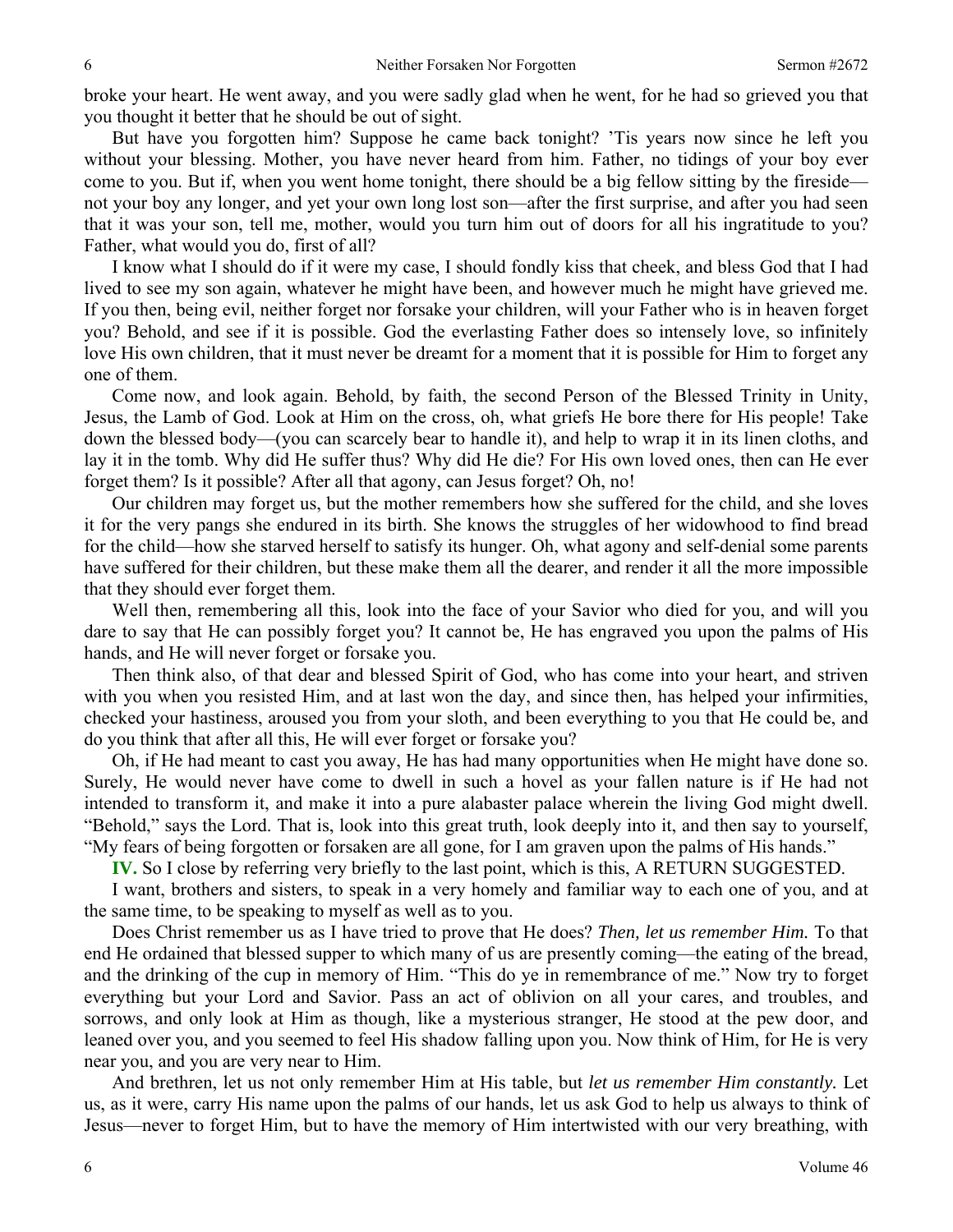the pulsing of our blood, till our whole nature, like a bell, shall ring out but one note, and that shall be love to Jesus, and our heart shall be like Anacreon's harp, of which he said that he wished to sing of the deeds of Cadmus, but his heart and his harp resounded love alone. Oh, for the love of Christ to be the one all-engrossing, all-absorbing theme of our entire being, till we truly say to Christ, "I have graven thee upon the palms of my hands."

And brothers, *let us remember Christ practically.* We ought so to wear Christ on our hands that whatever we touch should be thereby Christianized. I have heard of the "christening" of babies, that is an idle superstition, and a perversion of Christ's ordinance of believers' baptism, but I believe in the Christ-ening of everything a Christian touches. Make it all Christlike by doing everything in the name of the Lord Jesus, as the apostle Paul says, "Whether therefore ye eat, or drink, or whatsoever ye do, do all to the glory of God." Thus engrave His name upon the palms of your hands.

And so brethren, *let the name of Christ, and your memory of it, become vital to you.* Not with a broad phylactery, not with the borders of your garments enlarged, not with outward signs and tokens of which some think a good deal too much in these days—for true religion consists not in a dress of this cut or that, nor does it lie in boasting, like Pharisees, what we are, sounding our own praise at the corners of the streets that all may know it and observe—but true religion lies in this, that we cannot live without Christ, that our ordinary life becomes uplifted by the Christ who dwells within us, till every meal is a sacrament, every garment is a vestment, every place is an altar, and the whole world a temple in which we are kings and priests because God has made us so. Unto this may we each of us come, and come now!

If any of you have not yet believed in Jesus, oh, how I wish you would! As I am going away for a while, I shall not be able to speak personally to you for some time to come, but I hope that those whom my voice has failed to influence, may be reached by some other servant of the Lord Jesus Christ, who shall occupy this pulpit to speak to you in my absence. Oh, that you all knew my Lord! There is none like Him. His bonds are freedom, His service is rest, to die for Him, is life, to live for Him, is heaven. God bring you to Him and fasten you to Him forever! Amen and Amen.

### **EXPOSITION BY C. H. SPURGEON**

### *JOHN 14:1-21*

We have often read this chapter, both in our private meditations, and at our public worship, but we cannot read it too often. It is sweet as honey and the honeycomb. It contains the very quintessence of consolation. Every word in the chapter is rich, and full of meaning. Perhaps they understand it best who cannot read it quickly, but are obliged to spell over every word of it, and so are like those who feast upon marrow and fatness.

### **Verse 1.** *Let not your heart be troubled: ye believe in God, believe also in me.*

That is the cure for heart trouble, and all other trouble too—believing in God, and believing in His Son, Jesus Christ. Faith is the double cure of trouble, for it delivers us altogether from the trouble, and at the same time, it helps us to find sweetness in it as long as we have to endure it.

Notice that our Savior says, "Let not your heart be troubled." If your heart can be preserved from trouble, you will not be greatly tried by it. Trouble is in your house perhaps, but if so, let it not get into your heart. The waves beat all round your vessel, but let not the vessel itself leak, and take in the water, "Let not your heart be troubled."

**2.** *In my Father's house are many mansions: if it were not so, I would have told you. I go to prepare a place for you.* 

This was very largely the cause of their trouble, they were full of sorrow because their Lord and Master was going away from them, yet He was going for their good. It was with a set purpose that He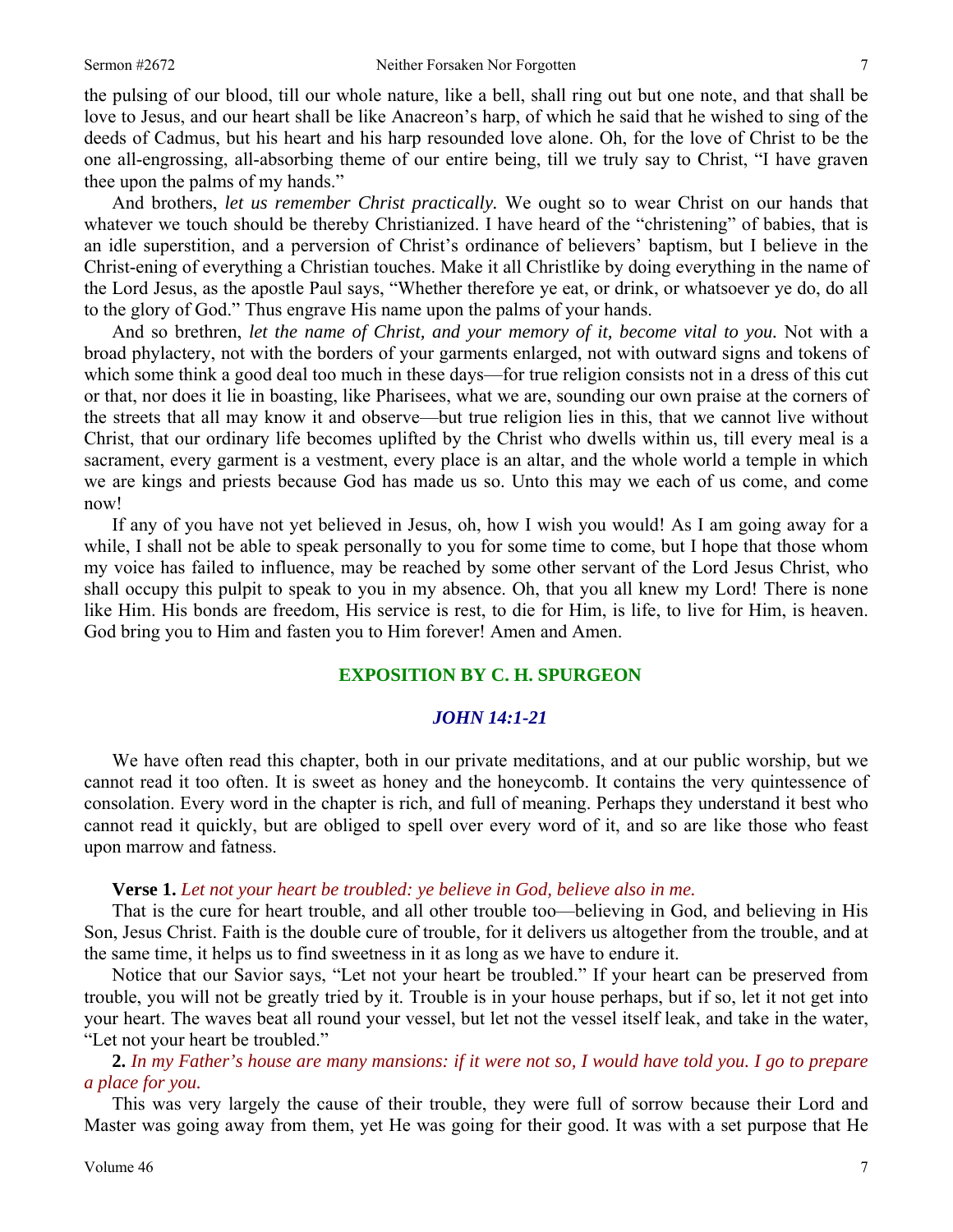was leaving them, and the same reason still keeps Him away from us. We are not to mourn for Him as we might for one slain in battle, which would never come back to us. He has gone for a little while to another country, to the great Father's house, upon a most gracious and necessary errand, "I go to prepare a place for you." The Spirit of God is down here to prepare us for the place, the Son of God is up yonder to prepare the place for us.

**3***. And if I go and prepare a place for you, I will come again, and receive you unto myself; that where I am, there ye may be also.* 

Do not tell us about a purgatory for Christ's people, a limbo in which they are to lie awhile to be prepared to share His glory. No, He will come at the right time, and take them to be where He is, and they shall have the very place that Jesus has, "I will come again, and receive you unto myself; that where I am, there ye may be also." Do you want a better rest than that after all your work and warfare here below? Does not this prospect cheer you while you are journeying down the hill of life? It is better on ahead.

#### **4.** *And whither I go ye know, and the way ye know.*

"You know that I am going to the Father, and you know that I am Myself the way to the Father, I am going from whence I came."

**5-6.** *Thomas said unto him, Lord, we know not whither thou goest; and how can we know the way? Jesus saith unto him, I am the way, the truth, and the life:* 

"I am all that you want on your way to heaven, the truth that will make heaven for you, and the life which you will enjoy with Me forever in heaven. I give you all that while you are yet here below."

**6***. No man cometh unto the Father, but by me.* 

There is no getting to God except through Christ. Those who say that we can go to heaven without a Mediator know not what they say, or say what they know to be false. There can be no acceptable approach to the Father except by Jesus Christ the Son.

**7.** *If ye had known me, ye should have known my Father also:* 

For Christ is also "the mighty God, the everlasting Father." All the character of God is seen in the Christ of God, and he who truly comes to Christ has really come to the Father.

**7.** *And from henceforth you know him, and have seen him.* 

I hope that this may be said of many of us, that we do truly know God, and since we have seen Christ by faith, we have seen the Father also.

# **8.** *Philip saith unto him, Lord, shew us the Father, and it sufficeth us.*

What a comfort these questions and blunders of Thomas and Philip ought to be to us, for it is clear that we are not the only dolts in Christ's school, and if He could bear with them, He can bear with us also. Like them, how little do we retain of that which He teaches us! We are taught much, but we learn little, for we are such poor scholars. Our memory holds but little, and our understanding still less of what we have been taught, and we are all too apt to want something that we can see, just as Philip said, "Lord, shew us the Father, and it suffices us."

**9-11.** *Jesus saith unto him, Have I been so long time with you, and yet hast thou not known me, Philip? he that hath seen me hath seen the Father; and how sayest thou then, Shew us the Father? Believest thou not that I am in the Father, and the Father in me? the words that I speak unto you I speak not of myself: but the Father that dwelleth in me, he doeth the works. Believe me that I am in the Father, and the Father in me: or else believe me for the very works' sake.* 

Note how the Master continued to urge His disciples to believe. Again and again He returned to that vital point, "Believest thou?" "Believe me….believe me." This He did because there is no relief from heart trouble but by believing the everlasting truth of God, and especially by believing Him who is "the truth." The believer alone has true peace of heart, the unbeliever is tossed to and fro on the billows of the great ocean of doubt, how can he rest? There is nothing for him to rest upon. Happily, Christ is still saying, "Come unto me, and I will give you rest," and they are truly wise who accept His gracious invitation.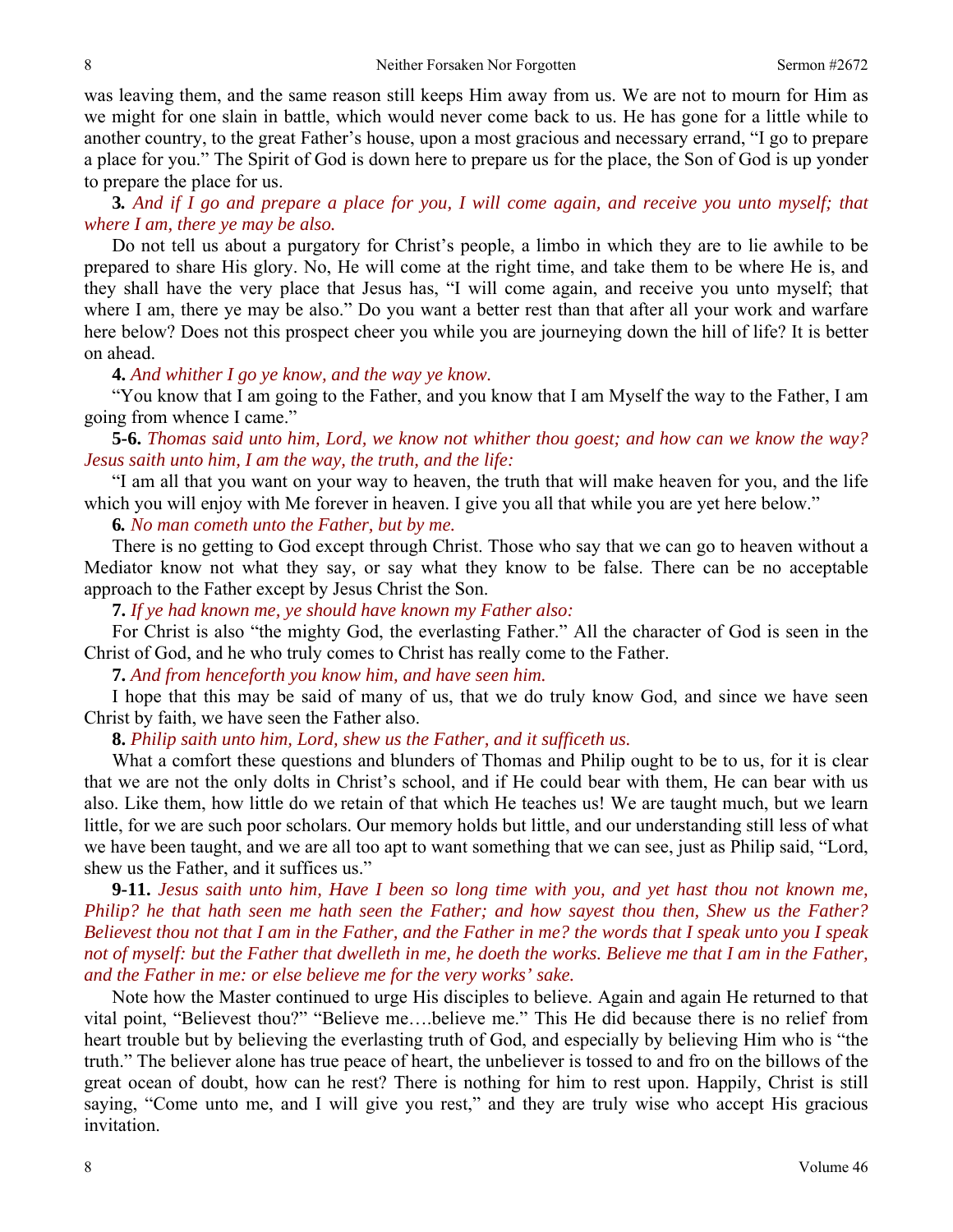# **12.** *Verily, verily, I say unto you, He that believeth on me, the works that I do shall he do also; and greater works than these shall he do; because I go unto my Father.*

When Christ had gone back to the Father, He opened all heaven's treasures for His people, He bestowed the Spirit of all grace, and so His servants were helped to do even greater works than He Himself did while He was upon the earth. We cannot add anything to His atonement, that work must forever stand as complete and unique, but there are other forms of service, in which He engaged in His earthly ministry, in which His servants have gone far beyond Him. The Lord Jesus Christ never preached a sermon after which three thousand were converted and baptized in one day, to a large extent He kept His personal ministry within the bounds of Palestine, but after His resurrection, when the Spirit was poured out at Pentecost, then, in the power of the Spirit, greater works than His were wrought the wide world over.

### **13-14.** *And whatsoever ye shall ask in my name, that will I do, that the Father may be glorified in the Son. If ye shall ask anything in my name, I will do it.*

Is that promise true to every man? Certainly not. It was made by Christ to His own disciples, and not to all of them absolutely, but only to them as they believe in Him, as they are filled with His Spirit, and as they keep His commandments. There are some of God's children who have little power with Him in prayer—some who walk so disorderly that, since they do not listen to God's words, He will not listen to theirs. Yet He will give them necessities, as you give even to your naughty and disobedient children, but He will not give them the luxury of prevailing prayer and that full fellowship with Him which comes through abiding in Him. Such luxuries He saves for His obedient children, who are filled with His Spirit.

Even under the old dispensation, David wrote, "Trust in the LORD, and do good; so shalt thou dwell in the land, and verily thou shalt be fed. Delight thyself also in the LORD; and he shall give thee the desires of thine heart," and in a very special sense, under the new dispensation, that spirituality of mind, which enables us to delight in God, is a necessary antecedent to our obtaining the desires of our heart in the high and spiritual sphere of prayer.

**15-17.** *If ye love me, keep my commandments. And I will pray the Father, and he shall give you another Comforter, that he may abide with you for ever; even the Spirit of truth; whom the world cannot receive, because it seeth him not, neither knoweth him:* 

The world is carnal, it is unspiritual; therefore, it is unable to see or to know the Spirit of God. A man without a spiritual nature cannot recognize the Holy Spirit, he must be born again before he can do so. You who are only soul and body need to receive that third and loftier principle—the spirit which is wrought in us by the Spirit of God. Until you have it, this verse applies to you, "The Spirit of truth; whom the world cannot receive, because it sees him not, neither knoweth him."

#### **17.** *But ye know him;*

Christ's own disciples know Him.

**17-19.** *For he dwelleth with you, and shall be in you. I will not leave you comfortless: I will come to you. Yet a little while, and the world seeth me no more; but ye see me: because I live, ye shall live also.* 

Oh, what a rich promise! How, then, can Christ's people ever perish? Until Christ Himself perishes, no child of His can ever be lost.

**20.** *At that day ye shall know that I am in my Father, and ye in me, and I in you.* 

Three wondrous mysteries of union,—Christ in the Father, the church in Christ, and Christ in His church.

**21.** *He that hath my commandments, and keepeth them, he it is that loveth me: and he that loveth me shall be loved of my Father, and I will love him, and will manifest myself to him.* 

May we be such lovers of Christ that He may love us, and manifest Himself to us, for His name's sake! Amen.